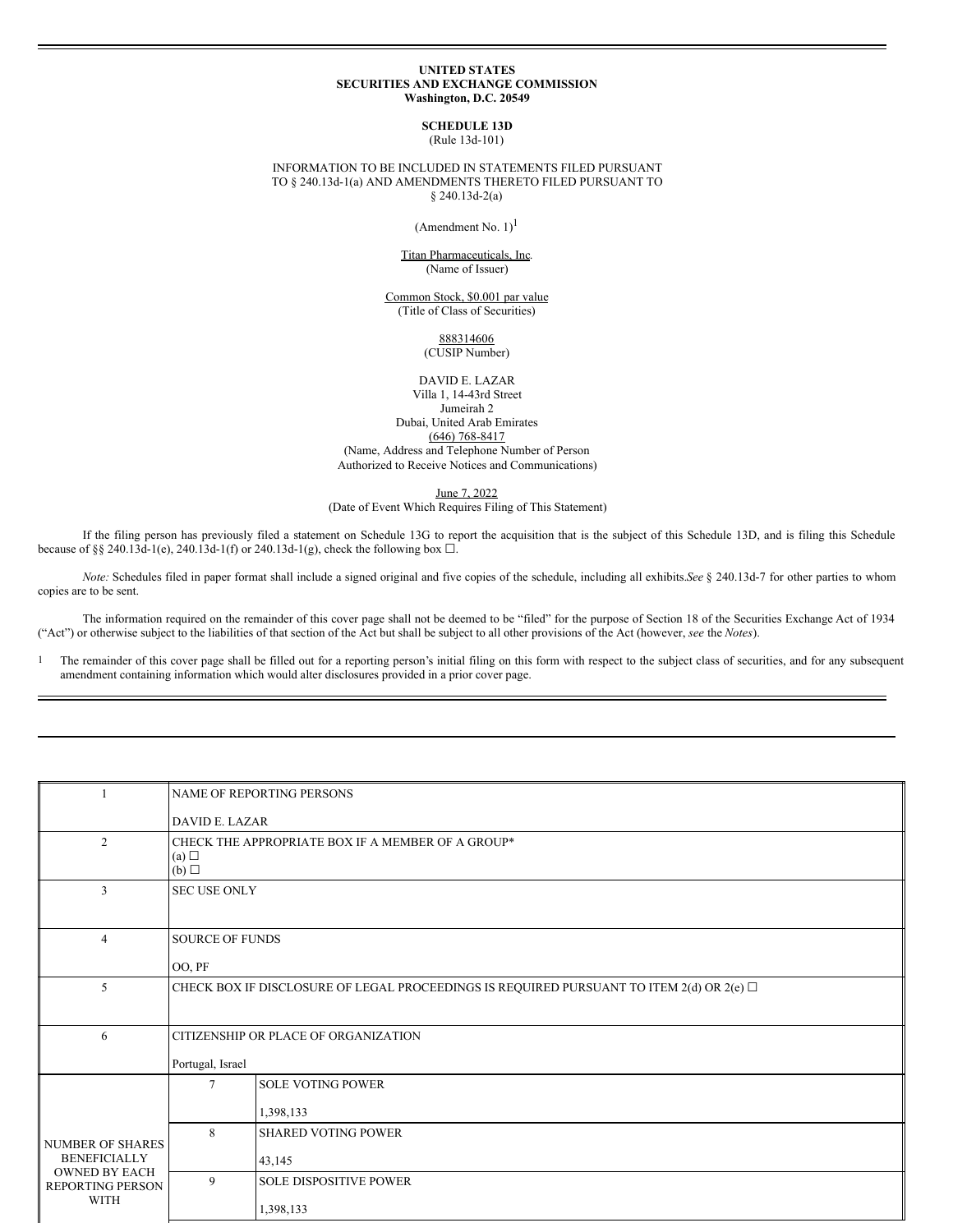|    | 10                                                                           | <b>SHARED DISPOSITIVE POWER</b> |  |  |  |
|----|------------------------------------------------------------------------------|---------------------------------|--|--|--|
|    |                                                                              | 43,145                          |  |  |  |
| 11 | AGGREGATE AMOUNT BENEFICIALLY OWNED BY EACH REPORTING PERSON                 |                                 |  |  |  |
|    | 1,441,278                                                                    |                                 |  |  |  |
| 12 | CHECK BOX IF THE AGGREGATE AMOUNT IN ROW (11) EXCLUDES CERTAIN SHARES $\Box$ |                                 |  |  |  |
|    |                                                                              |                                 |  |  |  |
| 13 | PERCENT OF CLASS REPRESENTED BY AMOUNT IN ROW (11)                           |                                 |  |  |  |
|    | 9.9%                                                                         |                                 |  |  |  |
| 14 | <b>TYPE OF REPORTING PERSON</b>                                              |                                 |  |  |  |
|    | IN                                                                           |                                 |  |  |  |
|    |                                                                              |                                 |  |  |  |

2

| $\mathbf{1}$                                | NAME OF REPORTING PERSONS                                                                     |                                 |  |  |  |  |
|---------------------------------------------|-----------------------------------------------------------------------------------------------|---------------------------------|--|--|--|--|
|                                             |                                                                                               | <b>ACTIVIST INVESTING LLC</b>   |  |  |  |  |
| 2                                           | CHECK THE APPROPRIATE BOX IF A MEMBER OF A GROUP*<br>(a) $\Box$<br>(b)                        |                                 |  |  |  |  |
| 3                                           | <b>SEC USE ONLY</b>                                                                           |                                 |  |  |  |  |
| $\overline{4}$                              | <b>SOURCE OF FUNDS</b>                                                                        |                                 |  |  |  |  |
|                                             | <b>WC</b>                                                                                     |                                 |  |  |  |  |
| 5                                           | CHECK BOX IF DISCLOSURE OF LEGAL PROCEEDINGS IS REQUIRED PURSUANT TO ITEM 2(d) OR 2(e) $\Box$ |                                 |  |  |  |  |
| 6                                           | CITIZENSHIP OR PLACE OF ORGANIZATION                                                          |                                 |  |  |  |  |
|                                             | New York                                                                                      |                                 |  |  |  |  |
|                                             | $7\overline{ }$                                                                               | <b>SOLE VOTING POWER</b>        |  |  |  |  |
|                                             |                                                                                               | $-0-$                           |  |  |  |  |
| <b>NUMBER OF SHARES</b>                     | 8                                                                                             | SHARED VOTING POWER             |  |  |  |  |
| <b>BENEFICIALLY</b><br><b>OWNED BY EACH</b> | 43,145                                                                                        |                                 |  |  |  |  |
| REPORTING PERSON<br><b>WITH</b>             | 9                                                                                             | <b>SOLE DISPOSITIVE POWER</b>   |  |  |  |  |
|                                             |                                                                                               | $-0-$                           |  |  |  |  |
|                                             | 10                                                                                            | <b>SHARED DISPOSITIVE POWER</b> |  |  |  |  |
|                                             |                                                                                               | 43,145                          |  |  |  |  |
| 11                                          | AGGREGATE AMOUNT BENEFICIALLY OWNED BY EACH REPORTING PERSON                                  |                                 |  |  |  |  |
|                                             | 43,145                                                                                        |                                 |  |  |  |  |
| 12                                          | CHECK BOX IF THE AGGREGATE AMOUNT IN ROW (11) EXCLUDES CERTAIN SHARES $\Box$                  |                                 |  |  |  |  |
| 13                                          | PERCENT OF CLASS REPRESENTED BY AMOUNT IN ROW (11)                                            |                                 |  |  |  |  |
|                                             | Less than $1\%$                                                                               |                                 |  |  |  |  |
| 14                                          | TYPE OF REPORTING PERSON                                                                      |                                 |  |  |  |  |
|                                             | $\rm{OO}$                                                                                     |                                 |  |  |  |  |
|                                             |                                                                                               |                                 |  |  |  |  |

The following constitutes Amendment No. 1 to the Schedule 13D filed by the undersigned ("Amendment No. 1"). This Amendment No. 1 amends the Schedule 13D as specifically set forth herein.

3

Item 2. **Identity and Background.** 

Items 2 (b), (c) and (f) are hereby amended and restated to read as follows: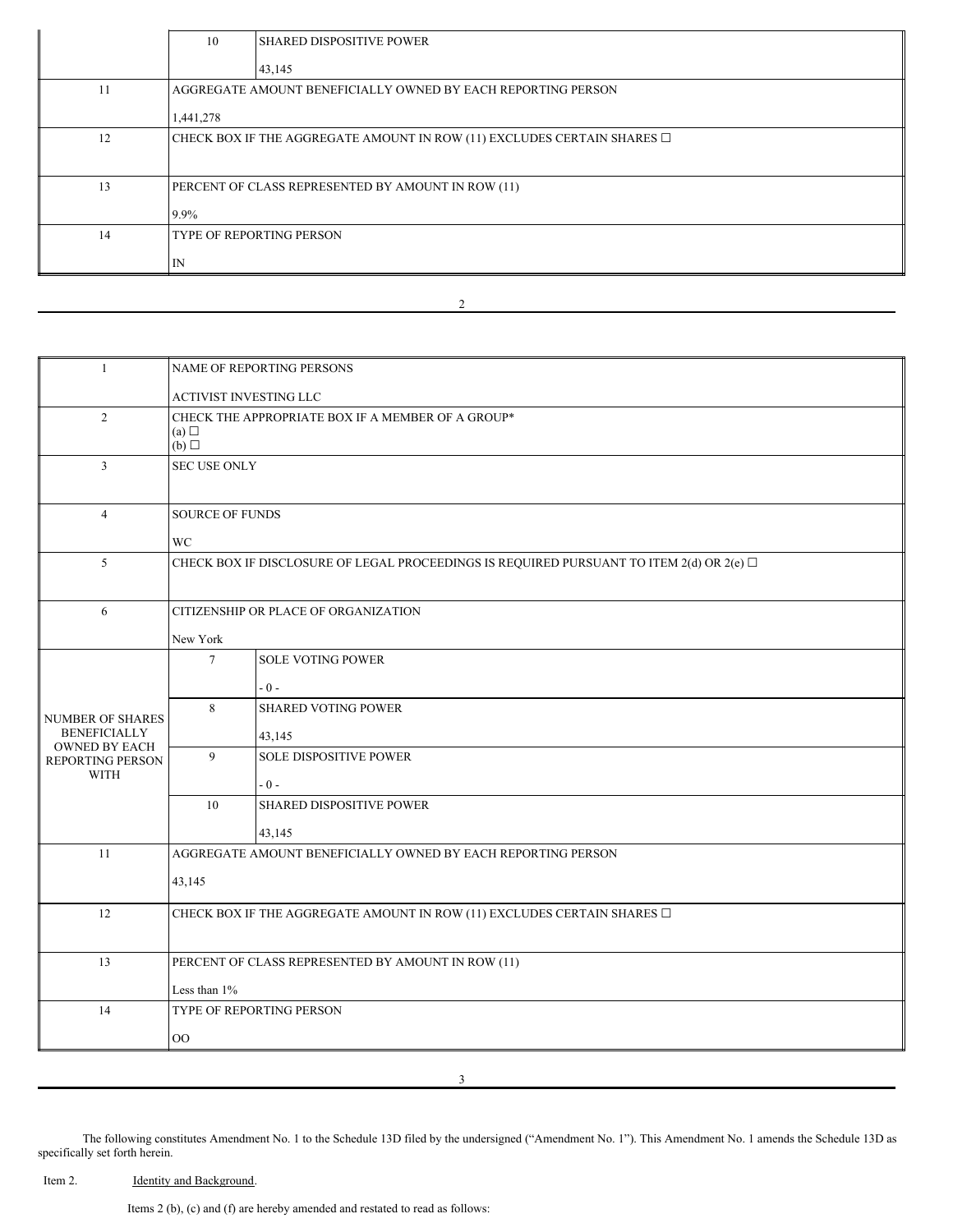(b) The principal business address of Activist Investing is 1185 Avenue of the Americas, 3rd Floor, New York, New York 10036. The principal business address of Mr. Lazar is Villa 1, 14-43rd Street, Jumeirah 2, Dubai, United Arab Emirates.

(c) The principal business of Activist Investing is actively investing in distressed public companies. Mr. Lazar is a private investor and the Chief Executive Officer of Activist Investing.

(f) Mr. Lazar is a citizen of Portugal and Israel.

### Item 3. Source and Amount of Funds or Other Consideration.

Item 3 is hereby amended and restated to read as follows:

The Shares purchased by Activist Investing were purchased with working capital (which may, at any given time, include margin loans made by brokerage firms in the ordinary course of business) in the open market, except as otherwise noted. The Shares purchased by Mr. Lazar were purchased with personal funds (which may, at any given time, include margin loans made by brokerage firms in the ordinary course of business) in the open market, except as otherwise noted. The aggregate purchase price of the 43,145 Shares directly beneficially owned by Activist Investing is approximately \$41,850, excluding brokerage commissions. The aggregate purchase price of the 1,398,133 Shares directly beneficially owned by David Lazar is approximately \$981,489, excluding brokerage commissions.

#### Item 5. Interest in Securities of the Issuer.

Items  $5(a) - (c)$  are hereby amended and restated to read as follows:

The aggregate percentage of Shares reported owned by each person named herein is based upon 14,629,217 Shares outstanding, which is the total number of Shares outstanding as of June 7, 2022, as disclosed to the Reporting Persons on June 7, 2022.

### A. Activist Investing

(a) As of the close of business on June 8, 2022, Activist Investing directly beneficially owned 43,145 Shares.

Percentage: Less than 1%

- (b) 1. Sole power to vote or direct vote: 0
	- 2. Shared power to vote or direct vote: 43,145
	- 3. Sole power to dispose or direct the disposition: 0
	- 4. Shared power to dispose or direct the disposition: 43,145

4

#### B. Mr. Lazar

(a) As of the close of business on June 8, 2022, Mr. Lazar directly beneficially owned 1,398,133 Shares. Mr. Lazar, as the sole member and Chief Executive Officer of Activist Investing, may be deemed the beneficial owner of the 43,145 Shares owned by Activist Investing.

Percentage: Approximately 9.9%

- (b) 1. Sole power to vote or direct vote: 1,398,133
	- 2. Shared power to vote or direct vote: 43,145
	- 3. Sole power to dispose or direct the disposition: 1,398,133
	- 4. Shared power to dispose or direct the disposition: 43,145
- (c) The transactions in the Shares by the Reporting Persons since the filing of the Schedule 13D are set forth in Schedule A and are incorporated herein by reference.

The filing of this Schedule 13D shall not be deemed an admission that the Reporting Persons are, for purposes of Section 13(d) of the Securities Exchange Act of 1934, as amended, the beneficial owners of any securities of the Issuer that he or it does not directly own. Each of the Reporting Persons specifically disclaims beneficial ownership of the securities reported herein that he or it does not directly own.

5

# SIGNATURES

After reasonable inquiry and to the best of his knowledge and belief, the undersigned certifies that the information set forth in this statement is true, complete

and correct.

Dated: June 9, 2022

ACTIVIST INVESTING LLC

By: /s/ David E. Lazar Name: David E. Lazar

Title: Chief Executive Officer

/s/ David E. Lazar DAVID E. LAZAR